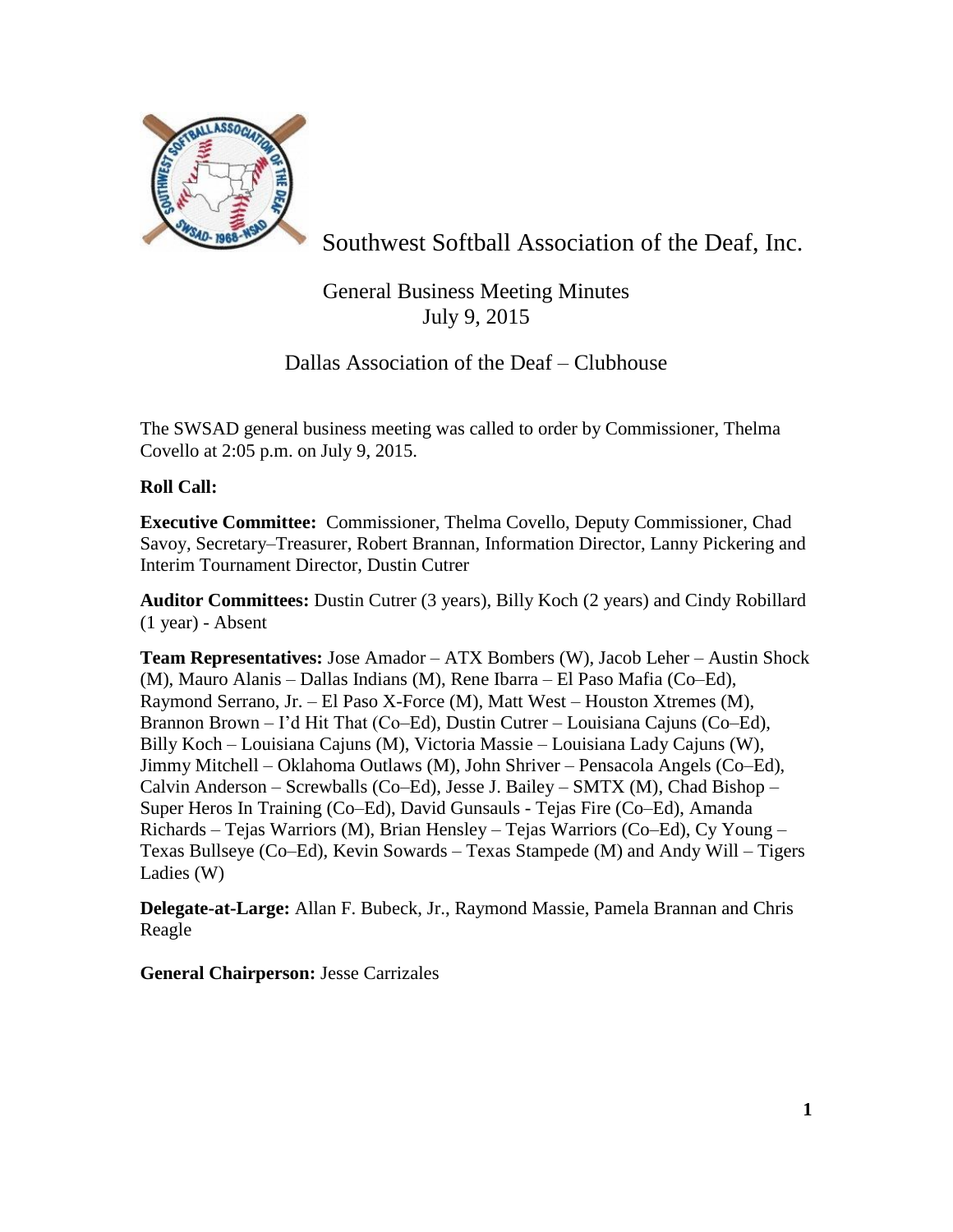## **Tardy Meeting – Fine \$10.00:**

- 1. Calvin Anderson Screwballs
- 2. Cy Young Texas Bullseye
- 3. Jacob Lehr Austin Shock

## **SWSAD General Meeting Minutes:**

Billy Koch (Jesse J. Bailey) moved to accept the SWSAD general meeting minutes at Lafayette, LA as it read, except the new business **SWSAD: 14–02** shall be referred to Law Committee. **PASSED!**

### **Financial Report: Robert Brannan**

Dustin Cutrer (Raymond Massie) moved to accept the SWSAD financial report from July 2014 thru June 2015 as it read. **PASSED!**

### **Commissioner Report: Thelma Covello**

- **PLEASE DON'T USE CELL PHONE DURING MEETING OR LEAVE MEETING TO READ YOUR TEXT. WANT OUR MEETING TO BE SHORT AND SWEET!**
- Website Need to Facelift the looks
- Contacted Secretary of State about our updates
	- o Needs to change the name on the registered agent.
	- o Billy Koch will be glad to be our registered agent.
- Congratulations to Jesse Carrizales and his committees to do their jobs.
- Chadwick Savoy did a great job on SWSAD by-laws proposals and SWSAD Vlog
- Dustin Cutrer did a great job by doing brackets set up.
- Robert Brannan keeps up on team registrations, roster, and team insurance.
- Lanny Pickering keeps up the points and records for Hall of Fame. We need more people from 1970-1990 if you knew anyone and please contact SWSAD Boards
- NSAD reports
- It was out of order and waived the article Unaffiliated until 2015.
- New officers' election
- Change uniform rules
- Free agents
- Minutes on website that you can read it.
- 6 regionals showed up except CAAD and MAAD.
- We had several meeting on Zoom Videophone to save our transportation and lodging costs. SUCCESSFULLY!!
	- o ZOOM is free to use.
- SWSAD hosts 2017 in Texas City tentative. It is my suggestion.
- I wanted to thank DAD (Dallas Association of the Deaf, Inc) for T-shirts and MVP awards.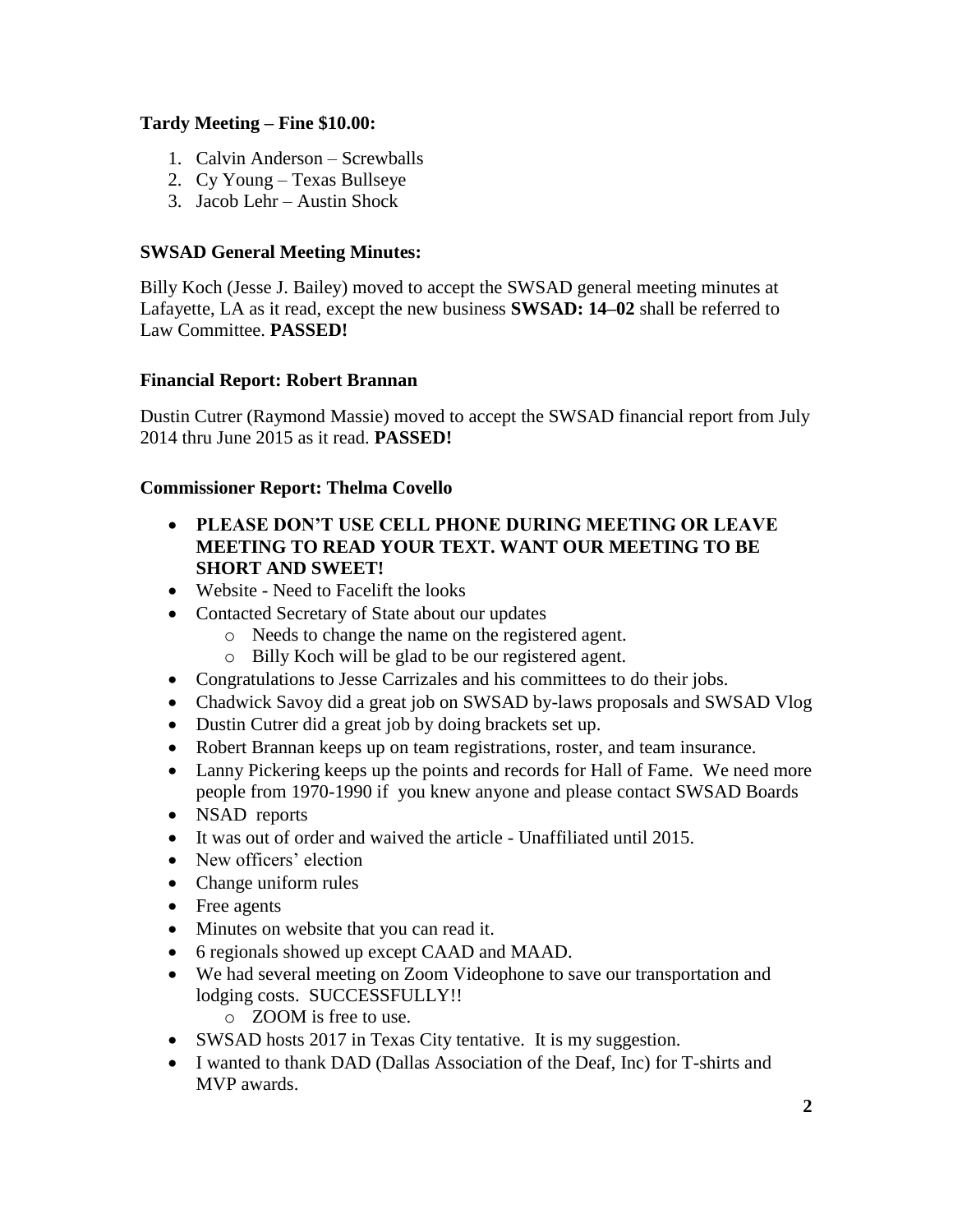## **Deputy Commissioner Report: Chad Savoy**

- Welcome 22 teams to participate SWSAD tournament this week-end
- 10 Men, 3 Women and 9 Co–Ed
- Want to say to the host of Dallas Association of the Deaf for their good job and working well with SWSAD Board. Give them a BIG clap!
- Want to say Thanks to Dustin Cutrer for his wonderful working on tournament schedules and brackets for this tournament
- Want to Thanks to Chad Bishop for feedback on game/bracket schedules to make everyone enjoyed and satisfied.
- Looking forward for 2016 SWSAD tournament in Lafayette, LA and the host committee has been working with Deputy Commissioner to make sure everything arrangement for you in 2016.

## **Secretary-Treasurer Report: Robert Brannan**

- This will be my  $10^{th}$  year as Secretary–Treasurer (2006–2015)
- I have sent e-mail to three (3) auditors at every 3 months and it is much better and easier for auditors and me.
- I reported IRS via e-file (electronic file) for year of 2013 and received e-mail from IRS that report was approval by e-file report.
- SWSAD paid \$108.00 on Accident/Liability for 21 teams during SWSAD tournament on July 11-12, 2015.

## **Information Director Report: Lanny Pickering**

- Five Hall of Fame Inductees: David Howell, Mark Phillips, LuAnn Burkhalter-Mills, Bobbie Beth Bridges-Scoggins, Jesse Carrizales
- Awards will be at softball field or Dallas Association of the Deaf
- Need scorekeeper, see Lanny and SWSAD will pay \$8.00 per game and Official Batting Order please full name, position and number all the times
- I am serving the Information Director since 1999-2001 for SWAAD and 2002- 2015 for SWSAD. I am enjoying the working team as different officers

## **Tournament Director Report: Dustin Cutrer (Interim)**

• No Report at this time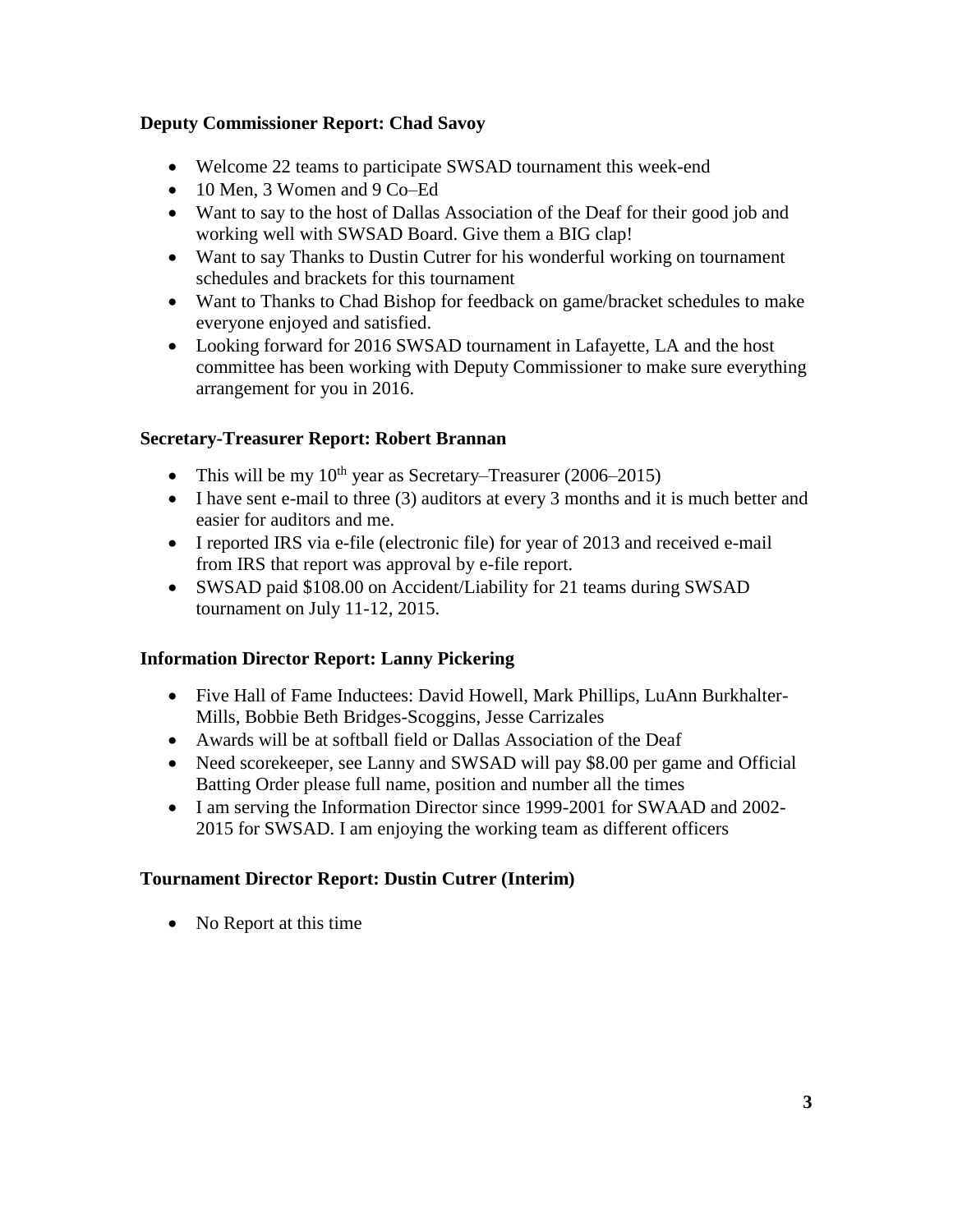## **2015 Chairperson Report: Jesse Carrizales – Dallas, TX**

- Concession will be sold at the park
- There will be water cooler available at the dugout. The maintenance person will keep up checking and fill up the water cooler
- No cooler and or ice chest are allowed to bring in the park
- DAD clubhouse will be open today thru Saturday night
- Admission for all 3 days at \$3.00

## **2016 Chairperson Report: Dustin Cutrer – Lafayette, LA**

- Hotel headquarter was not announced until after this meeting
- Field set up looks wonderful and maintaining contact with Youngsville Sports Complex
- Fences 280' and 8' High
- Infield turf and outfield grass on 5 fields in a star
- Will post you tube video of SWSAD 2016 about Youngsville Sports Complex, HQ hotel and LAAD clubhouse
- Social media will be the primary method of keeping up with news for SWSAD 2016
- SWSAD 2016 has a new e-mail [swsad2016@gmail.com](mailto:swsad2016@gmail.com)

## **Unfinished Business:** None

## **SWSAD Constitution, By-Laws & Softball Rules/Regulations Proposals:**

Amendment & Revised – **BOLD** Delete – UNDERLINE

## **CONSTITUTION:**

Proposal #1 – Amend/Delete – Seconded by: David Gunsauls

## Article Two – Objectives

2.1.4 To maintain affiliation with the National Softball Association of the Deaf (NSAD) in order to participate in its national tournament and world deaf softball competitions.

\_\_**X**\_\_ Passed \_\_\_\_ Failed \_\_\_\_ Referred to Law Committee

 Robert Brannan (Raymond Massie) amended to add the missing United States America Deaf Sports Federation (USADSF).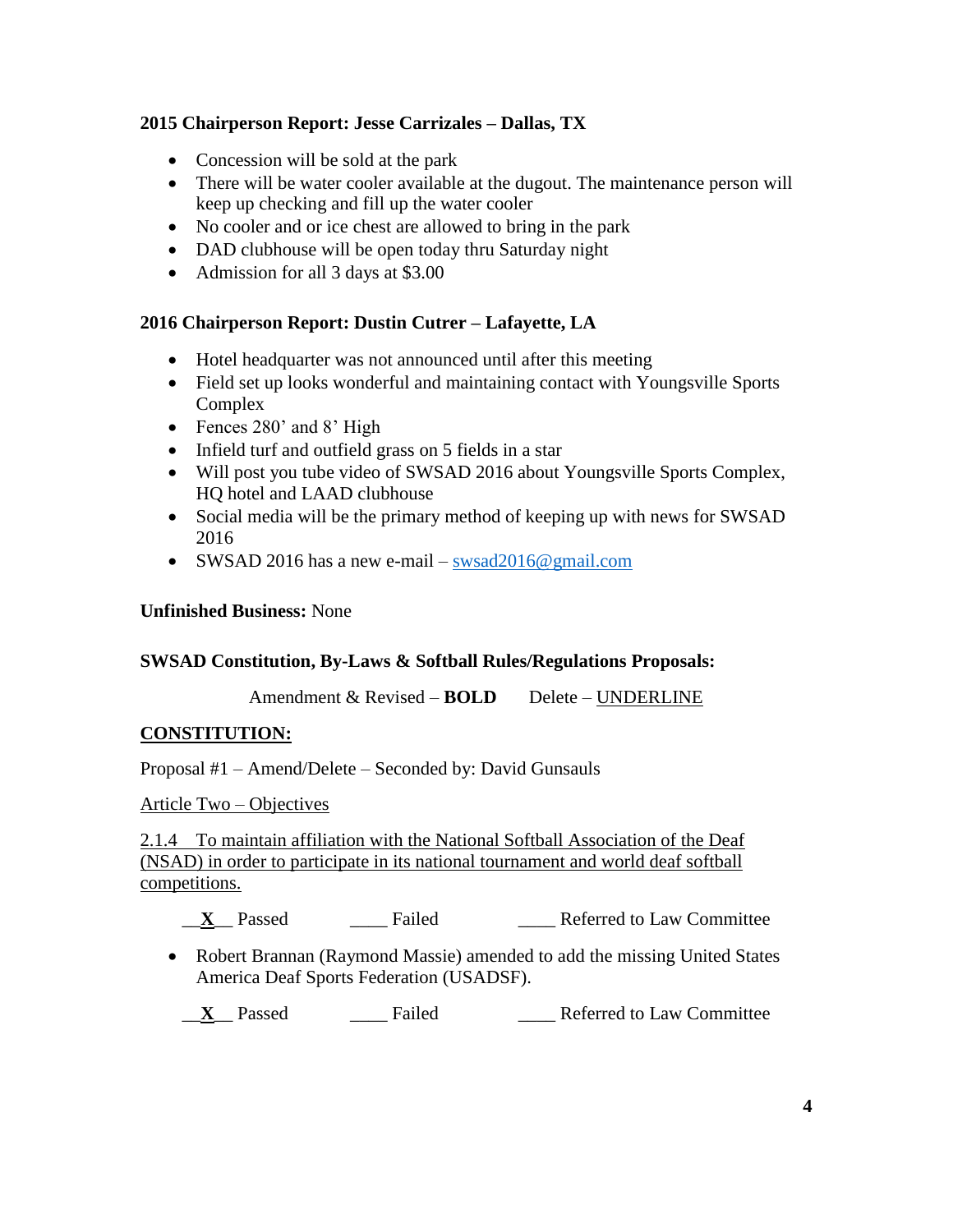### **BY–LAWS:**

Proposal #2 – Amend/Delete – Seconded by: Chris Reagle

Article Four – Financial Policy

4.4.3 The tournament shall provide the total number(s) of fan and player registrations for the teams that who attends the NSAD **SWSAD** tournament.

\_\_**X**\_\_ Passed \_\_\_\_ Failed \_\_\_\_ Referred to Law Committee

Proposal #3 – Amend/Delete – Seconded by: Thelma Covello

Article Four – Financial Policy

4.4.3 The tournament shall provide the total number(s) of fan and player registrations for the teams that who attends the NSAD **SWSAD** tournament. The cash prize breakdown for men and women are 1st Place: 70% and 2nd Place: 30%. **The cash prizes breakdowns for men and women are 1st place: 40%, 2nd place: 30%, 3rd place: 20% and 4th place: 10%**.

\_\_**X**\_\_ Passed \_\_\_\_ Failed \_\_\_\_ Referred to Law Committee

- Chris Reagle (Billy Koch) amended to replace all the words "NSAD" to "SWSAD"
	- \_\_**X**\_\_ Passed \_\_\_\_ Failed \_\_\_\_ Referred to Law Committee

#### **ALL–TOURNAMENT BALLOT SYSTEM:**

Proposal #4 – Amend/Delete – Seconded by: Thelma Covello

Article One – Method

#### 1.1 METHOD

1.1.1 The Deputy Commissioner and Information Director **SWSAD Officers** shall be co-chairpersons of all tournament balloting. They shall work with SWSAD Commissioner **Officers**.

\_\_**X**\_\_ Passed \_\_\_\_ Failed \_\_\_\_ Referred to Law Committee

- Chris Reagle (Raymond Massie) amended to add "Statistics Helper".
- \_\_**X**\_\_ Passed \_\_\_\_ Failed \_\_\_\_ Referred to Law Committee
- Billy Koch (Calvin Anderson) amended to add "delegate at large"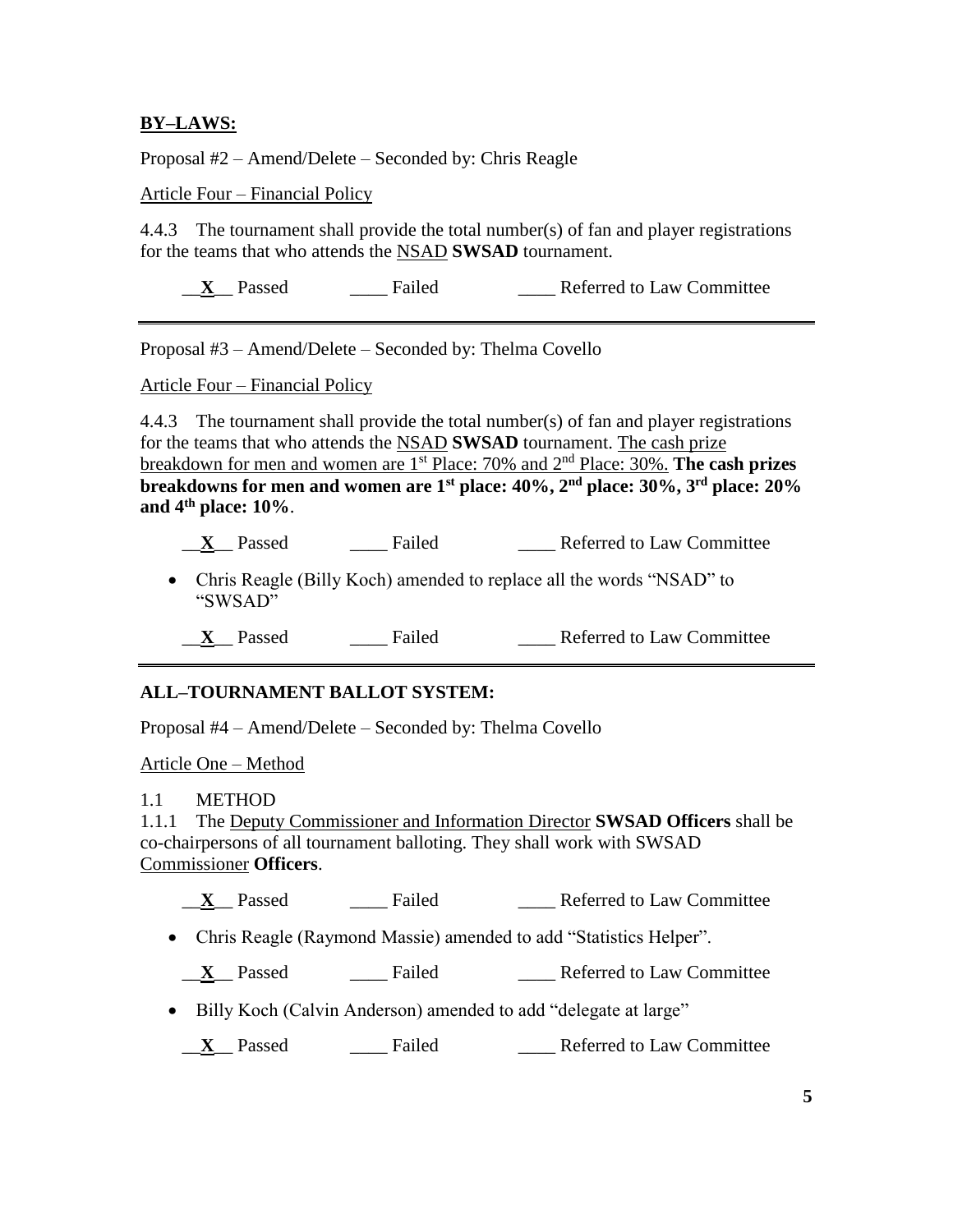## **BY–LAWS:**

Proposal #5 – Amend/Delete – Seconded by: Raymond Massie

#### Article Two – Officers and Management

- 2.8 Duties of the Executive Committee 6) Deputy Commissioner and Information Director cannot play and/or coach/manager or as a team statistician during the tournament. (2013) **7) Deputy Commissioner can't play as player but, allowed be coach/manager when person on field. We will have assistant from our officer. If problem or something. Deputy Commissioner must leave from field to follow the tournament.** \_\_\_\_ Passed \_\_\_\_ Failed \_\_**X**\_\_ Referred to Law Committee
	- Chadwick Savoy (Jacob Lehr) amended to add word "Tournament Director" on #6 with underline and add word "**Tournament Director**" on #7 with bold.

Passed Failed **X** Referred to Law Committee

Proposal #6 – Amend/Delete – Seconded by: Dead – No Seconded!

Article Two – Officers and Management

2.3 Duties of Commissioner

2.3.4 Shall distribute meeting minutes and/or reports to all team representatives and Executive Committee ASAP upon receipt of the NSAD reports. **Shall post in the SWSAD web site with the updates.**

Passed Failed Referred to Law Committee

Proposal #7 – Amend/Delete – Seconded by: Billy Koch

Article Two – Officers and Management

2.3 Duties of Secretary–Treasurer

2.5.6 Shall be paid an honorarium two hundred dollars (\$200.00) annually at the end of the month of September include post the general meeting. **Fail to do so, shall not receive any honorarium money.**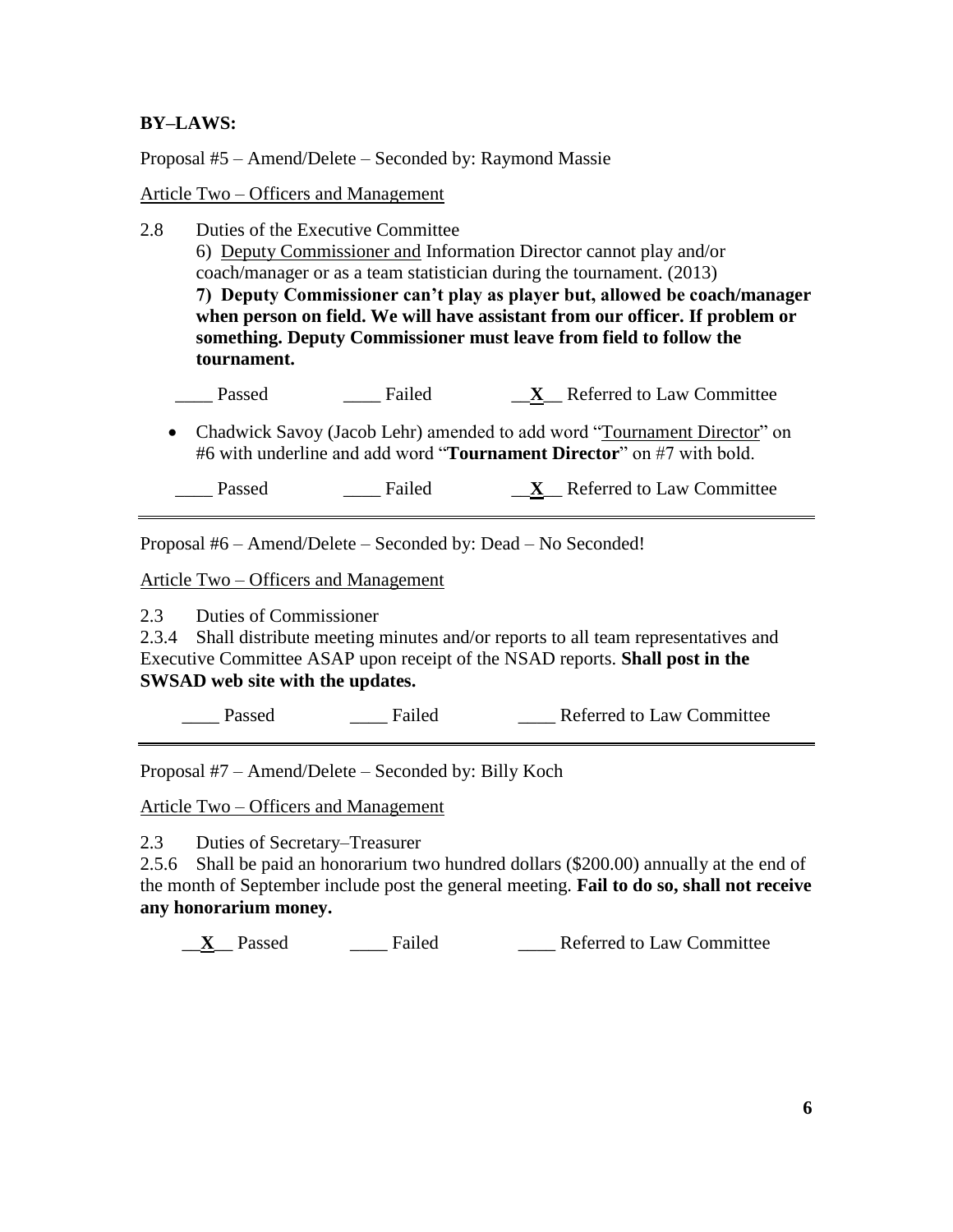Proposal #8 – Amend/Delete – Seconded by: Chris Reagle

Article Two – Officers and Management

2.4 Duties of Deputy Commissioner

2.4.2 Shall also serve as Chairperson of the Law Committee and shall be responsivle **responsive** for keeping up to date of the Constitution, By–laws, Softball Rules– Regulations, All–Tournament Ballot System and Hall of Fame Policies.

\_\_**X**\_\_ Passed \_\_\_\_ Failed \_\_\_\_ Referred to Law Committee

Proposal #9 – Amend/Delete – Seconded by: Chris Reagle

Article Four – Financial Policy

4.4 SWSAD Tournament Monetary Awards (2013)

4.4.1 The team champion entering the NSAD national tournament shall receive financial assistance from SWSAD registration fee of twenty dollars (\$20.00) collected at the tournament.

\_\_**X**\_\_ Passed \_\_\_\_ Failed \_\_\_\_ Referred to Law Committee

Proposal #10 – Amend/Delete – Seconded by: Jimmy Mitchell

Article Five – Eligibility

5.1 Eligibility

5.1.1 A new player, who is deaf or hard of hearing shall be require4d **required** to submit a certified audiogram showing a fifty–five (55) db or greater loss to the Secretary– Treasurer and is attached to the registration form.

\_\_**X**\_\_ Passed \_\_\_\_ Failed \_\_\_\_ Referred to Law Committee

Proposal #11 – Amend/Delete – Seconded by: Chris Reagle

Article Eight – Minutes and Reports

8.1 Minutes and Reports

8.1.2 The meeting minutes and reports shall be inserted in the web site within 45 days. **at the end of September.**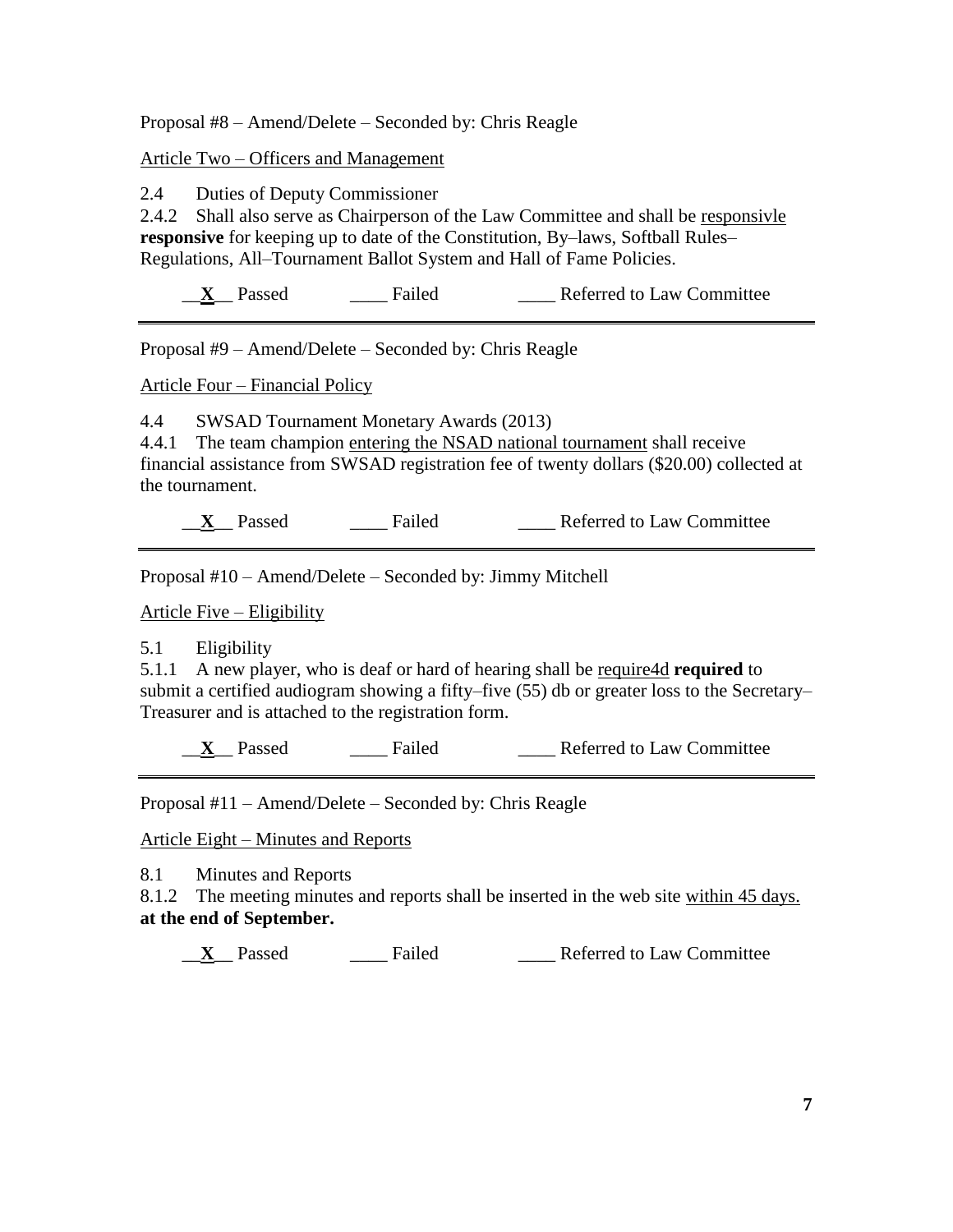Proposal #12 – Amend/Delete – Seconded by: Dead – No Seconded!

**I want proposal two things need to add soda or coda on the roster I know it limit one but want add limit two soda and soda or coda and coda or soda and coda either. Other proposal need add one eh on the roster if team have few players on bench allow have more eh to use play not bench that mean I want two EH on roster.**

Passed Failed Referred to Law Committee Proposal #13 – Amend/Delete – Seconded by: Pamela Brannan Article Four – Financial Policy 4.8 NSAD **SWSAD** Liability and Medical Insurance The SWSAD shall **purchase liability & medical insurance coverage** issue a check of two hundred fifty dollars (\$250.00) payable to NSAD Treasurer for the liability insurance coverage for the SWSAD regional tournament.

\_\_**X**\_\_ Passed \_\_\_\_ Failed \_\_\_\_ Referred to Law Committee

Proposal #14 – Amend/Delete – Seconded by: Pamela Brannan

Article Two – Officers and Management

2.3 Duties of Commissioner

2.3.8 The office of Commissioner shall be limited to three (3) successive terms.

Passed **X** Failed Referred to Law Committee

Proposal #15 – Amend/Delete – Seconded by: David Gunsauls

Article Five – Eligibility

5.1 Eligibility

5.1.3 The player shall be a member of the NSAD that is entering its team in the SWSAD tournament.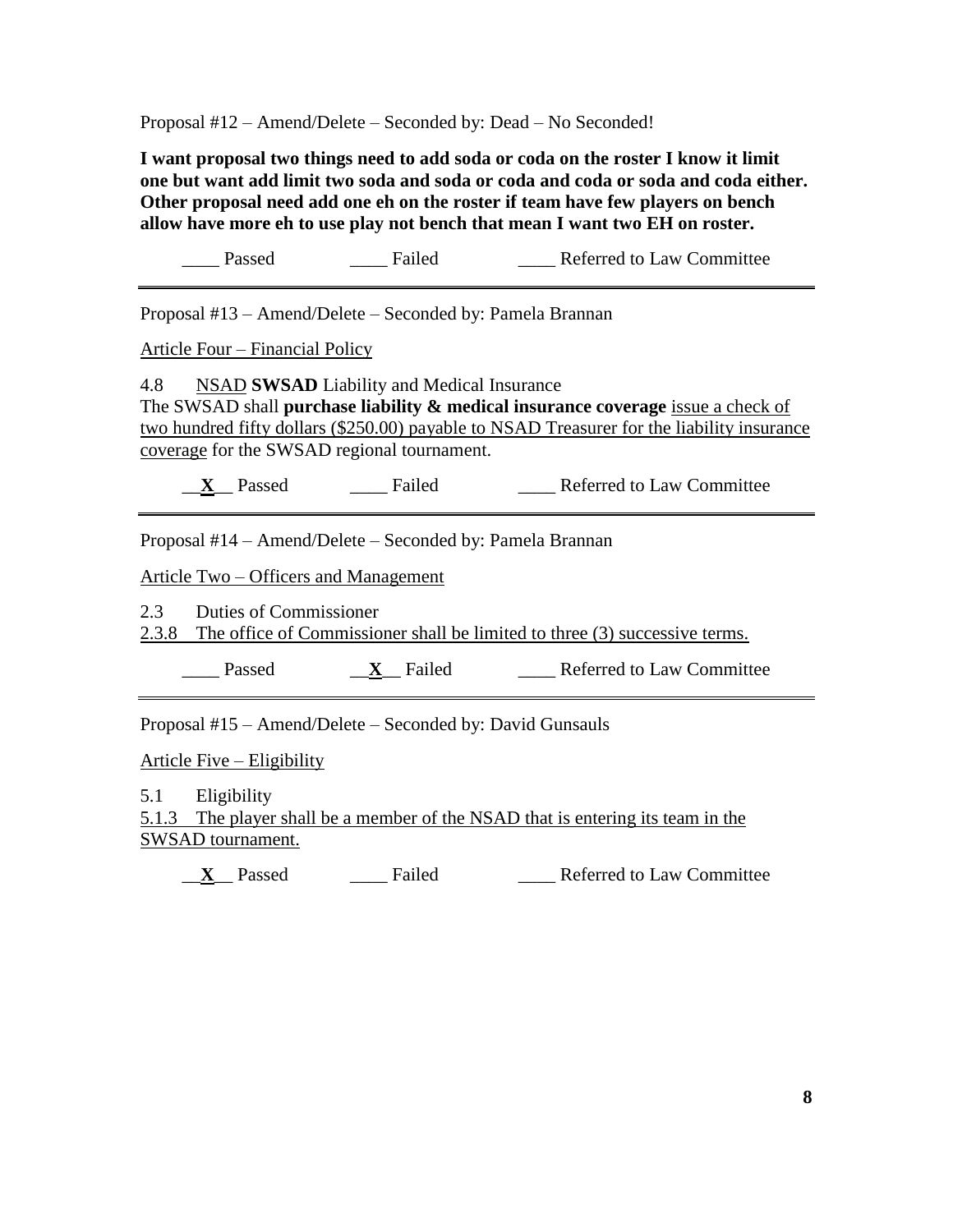Proposal #16 – Amend/Delete – Seconded by: Raymond Massie

Article Five – Eligibility

5.1 Eligibility

5.1.5 When the player has met all of the above eligibility rules, shall register, sign name and enter the date signed on the official NSAD **SWSAD** registration form used by the team.

\_\_**X**\_\_ Passed \_\_\_\_ Failed \_\_\_\_ Referred to Law Committee

Proposal #17 – Amend/Delete – Seconded by: David Gunsauls

Article Two – Officers and Management

2.4 Duties of Deputy Commissioner 13) Drawing of Team Parings

\_\_\_\_ Passed \_\_\_\_ Failed \_\_**X**\_\_ Referred to Law Committee

**Appeal – Fine – Protest:** None

**New Business:**

**SWSAD 15–01:** Billy Koch (Chad Bishop) motion that Executive Board appoint interim Tournament Director for the 2015 tournament. **PASSED!**

**SWSAD 15–02:** Jesse Carrizales (Kevin Sowards) motion that SWSAD will provide host by collect \$5.00 from players to defray their host expenses. **PASSED!**

**SWSAD 15–03:** Jesse J. Bailey (Calvin Anderson) motion to change from  $2 - 5$  team pools to 3 – 3 team pools for men only on Friday and Saturday. **PASSED as main motion!**

• Billy Koch (Raymond Massie) amend that vote on this motion shall be apply to Men team coaches only. **PASSED as amendment!**

**SWSAD 15–04:** Lanny E. Pickering (Dustin Cutrer) motion that whoever works with Information Director, shall be paid at \$30.00 a day – effective this tournament. **PASSED as main motion!**

 Jesse J. Bailey (Billy Koch) amend that the person shall be called assist to the Information Director. **PASSED as amendment!**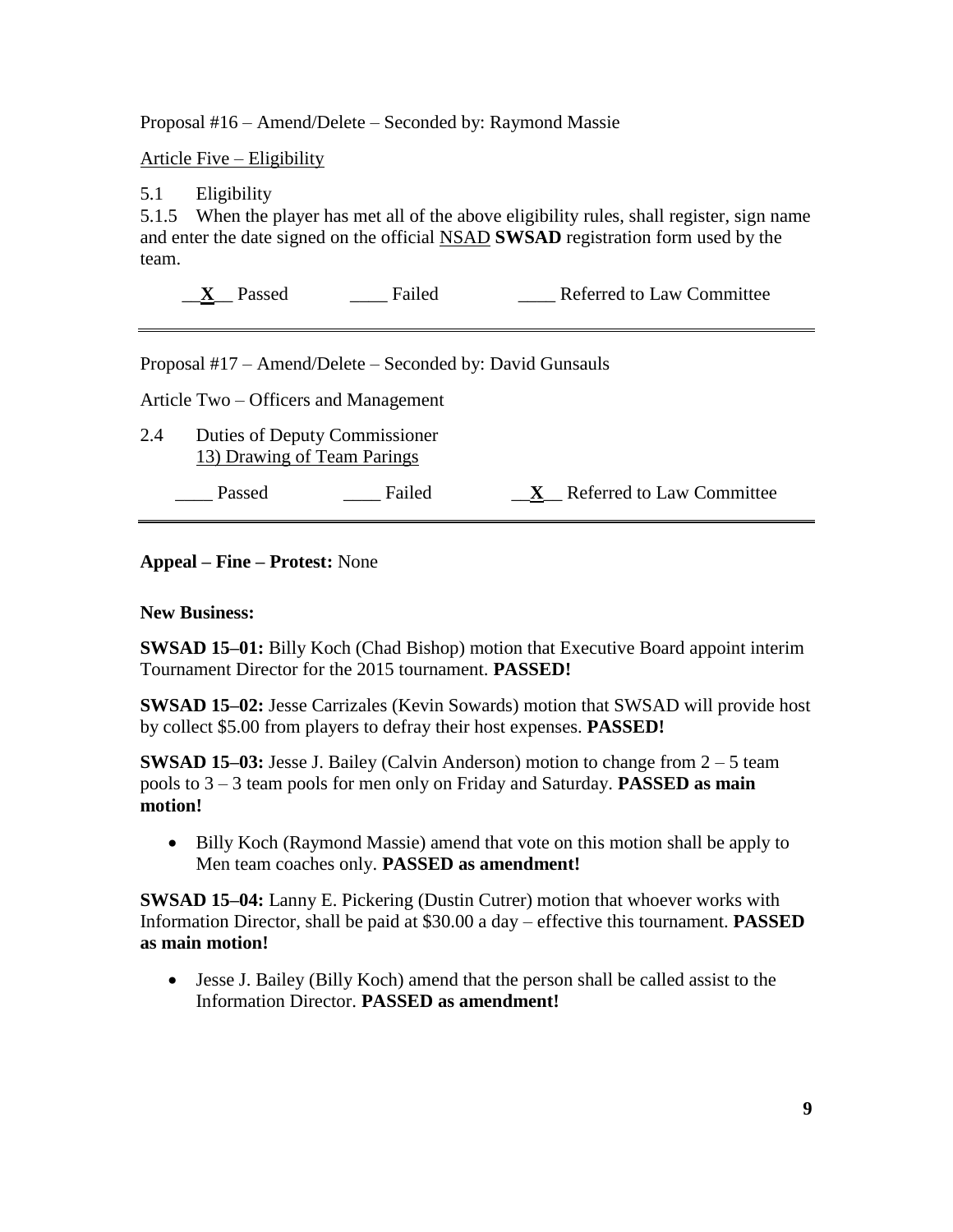**SWSAD 15–05:** Billy Koch (Jesse J. Bailey) motion that to hold "Special Election" since election was not held last year 2014 as indicated and term will be for one (1) year with election resume at next year as scheduled. **PASSED as main motion!**

 Jimmy Mitchell (Raymond Massie) amend that \_\_\_\_\_\_\_\_\_\_\_\_\_\_\_\_\_\_\_\_\_\_ \_\_\_\_\_\_\_\_\_\_\_\_\_\_\_\_\_\_\_\_\_\_\_\_\_\_\_\_\_\_\_\_\_\_\_\_\_\_\_\_. **PASSED as amendment!**

**SWSAD 15–06:** David W. Gunsauls (Chad Savoy) motion that SWSAD shall use the rating system that he create and development. **FAILED!**

**SWSAD 15–07:** David W. Gunsauls (Chad Savoy) motion to send all men teams to World Champion Tournament after SWSAD tournament. **Withdraw motion!**

**SWSAD 15–08:** Raymond Massie (Robert Brannan) motion to allow women to join and play on men's team roster. **PASSED as main motion!**

- Jacob Lehr (Pamela Brannan) amend that the SWSAD Executive Board shall review the woman player to see if eligible to participate in men division tournament. **FAILED as 1st amendment!**
- Jimmy Mitchell (Chad Bishop) amend that any women from other states on men team shall be count as Free Agent. **FAILED as 2nd amendment!**

**SWSAD 15–09:** Chad Bishop (Jimmy Mitchell) motion that SWSAD shall be allow to replace Chad Savoy's spot on Men and/or Co–Ed team. **Withdraw motion!**

Raymond Massie (Chris Reagle) motion to close the new business. **PASSED!**

## **Bid for Future Tournament Sites:**

- 2017 West Region: Oklahoma & Texas (MEN'S  $50<sup>th</sup>$  ANNIVERSARY)
- **1.** SWSAD will host and site TBA
- 2018 East Region: Arkansas, Louisiana, Mississippi & Memphis, Tennessee
- **1.** Greater New Orleans Association of the Deaf
- $\checkmark$  Letter from President of GNOAD with check of \$400.00
- $\checkmark$  Letter from headquarter hotel Wyndham Garden
- Reservation form from Dept. of Parks & Rec. LaSalle Park (Softball field)

Pamela Brannan (Rene Ibarra) motion to accept that GNOAD to be host SWSAD in 2018 by accl. **PASSED!**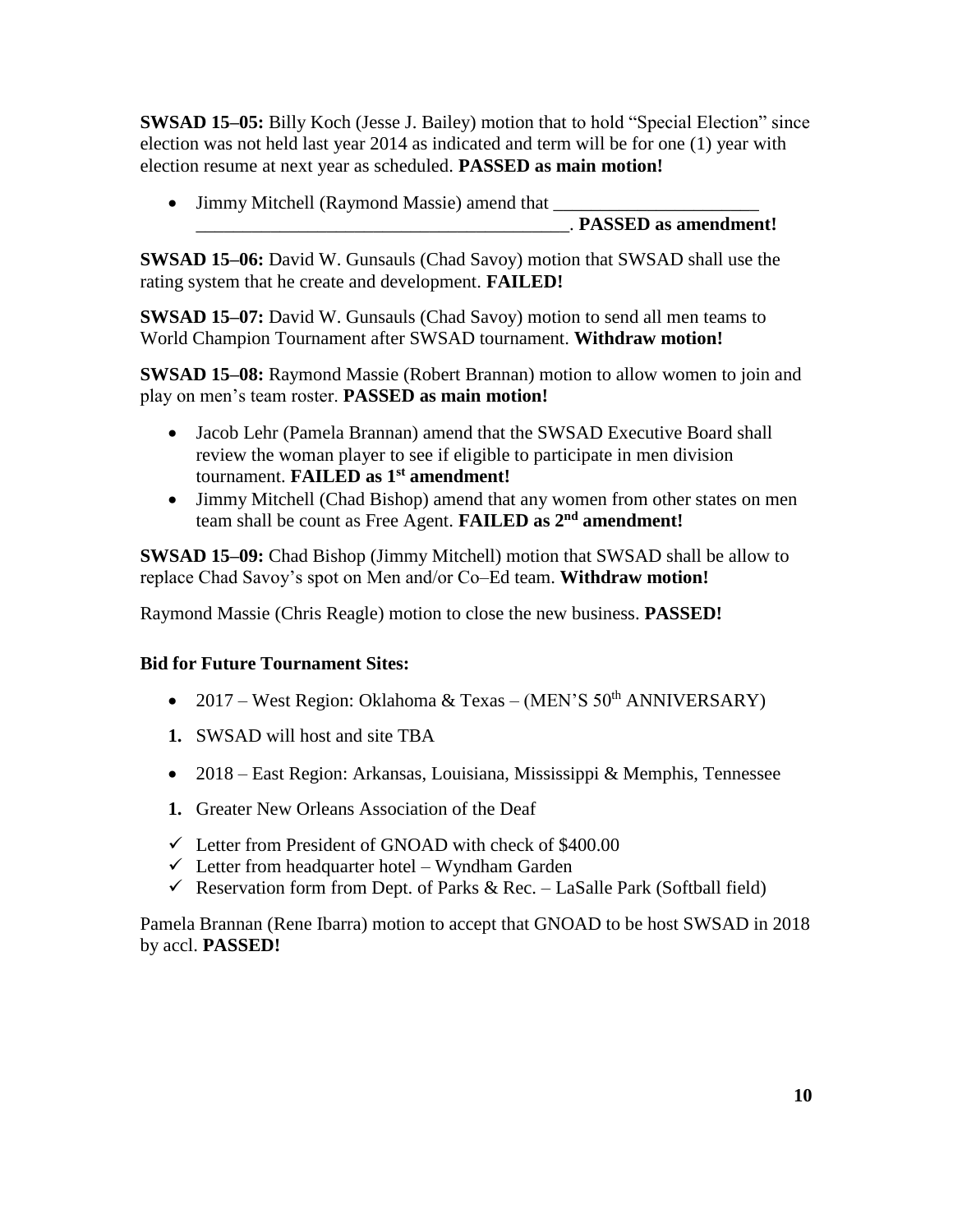## **Election for 2015 – 2016 Officers and Special Committee:**

## **COMMISSIONER:**

- $\checkmark$  Billy Koch Nominated by Jimmy Mitchell
- $\checkmark$  Chadwick Savoy Nominated by Raymond Massie
- $\checkmark$  The vote and winner goes to Billy Koch as Commissioner.

## **DEPUTY COMMISSIONER:**

- $\checkmark$  Paige Thompson Nominated by Billy Koch
- $\checkmark$  Thelma Covello Nominated by Jimmy Mitchell
- $\checkmark$  Chris Reagle Nominated by Pamela Brannan
- $\checkmark$  Chadwick Savoy Nominated by Raymond Massie
- $\checkmark$  The vote and winner goes to Paige Thompson as Deputy Commissioner.

## **SECRETARY–TREASURER:**

- $\checkmark$  Chad Bishop Nominated by Chadwick Savoy
- Jesse J. Bailey (Raymond Massie) motion to close with vote by Accl. **PASSED!**

## **INFORMATION DIRECTOR**

- $\checkmark$  Chadwick Savoy Nominated by Raymond Massie
- $\checkmark$  Lanny E. Pickering Nominated by Chad Bishop
- $\checkmark$  The vote and winner goes to Chadwick Savoy as Information Director.

## **TOURNAMENT DIRECTOR**

- $\checkmark$  Dustin Cutrer Nominated by Billy Koch
- Billy Koch (Jose Amador) motion to close with vote by Accl. **PASSED!**

## **AUDITOR – 3 Years:**

- $\checkmark$  Robert Brannan Nominated by Billy Koch
- $\checkmark$  Raymond Massie Nominated by Victoria Massie
- $\checkmark$  The vote and winner goes to Raymond Massie as Auditor.

## **AUDITOR – 2 Years:**

- $\checkmark$  Robert Brannan Nominated by Dustin Cutrer
- $\checkmark$  Cindy Robillard Nominated by Thelma Covello
- $\checkmark$  Jimmy Mitchell Nominated by Billy Koch
- $\checkmark$  The vote and winner goes to Jimmy Mitchell as Auditor.

# **AUDITOR – 1 Year:**

- $\checkmark$  Terrell Brittain Nominated by Billy Koch
- $\checkmark$  Cindy Robillard Nominated by Thelma Covello
- $\checkmark$  The vote and winner goes to Terrell Brittain as Auditor.